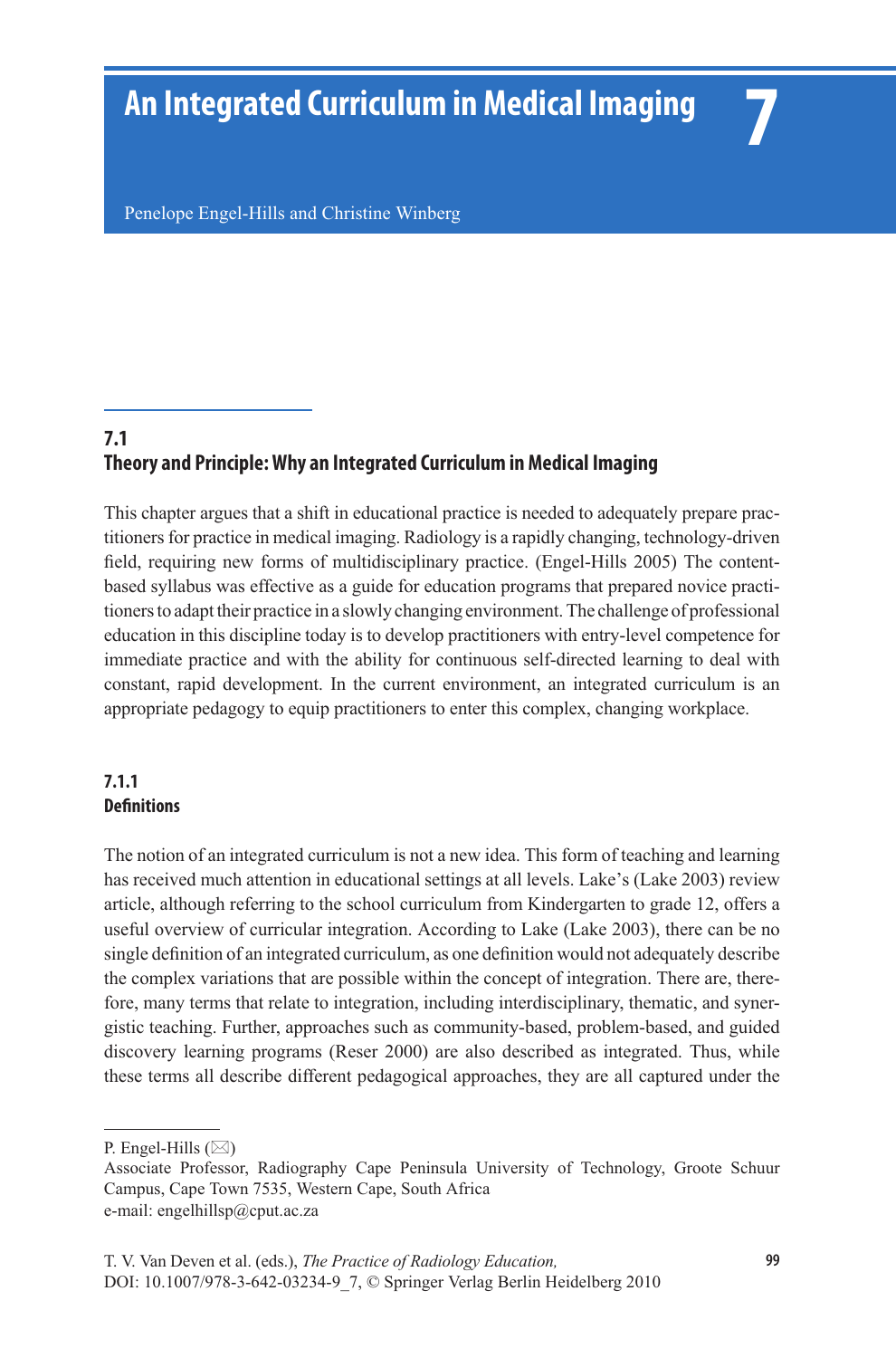educational approach of "integrated," and are introduced as educational innovations with the goal of fostering student-centered, active learning. (Moust et al. 2004) Through a process of considering definitions of integrated curriculum, Lake (Lake 2003) suggests that this approach prepares the learner for life and for lifelong learning because it is how, in addition to what we learn, that will impact on us as lifelong learners (Haslett 2001). The integrated curriculum can therefore be considered as a broad description of curriculum design that includes problem-based learning (Haslett 2001; McLean 2004), project-based learning (Markham et al. 2003), thematically organized learning (Lipson et al. 1993), work-integrated learning (Adamson et al. 1997), and learning communities (Gabelnick et al. 1990).

The college of medicine at the University of Vermont (UVM College of Medicine 2003) identified three important integrations in the medical education curriculum. The first is the integration of basic and clinical sciences, with the focus on the integration of concepts. This integration does not mean that the clinician or basic scientist has to teach the other's concepts, but rather that the design of the learning experience encourages conceptual integration in order to achieve the curricular goal of educating doctors with the skills and motivation to continually access basic science knowledge. The second integration concerns interdisciplinary teaching, as opposed to traditional discipline-based teaching. The third integration requires collaboration among healthcare practitioners.

# **7.1.2 Knowledge in Professional and Academic Contexts**

The theoretical framework for this chapter is built on related sets of concepts developed by Bernstein (1996, 1999, 2000) for understanding knowledge in professional and academic contexts. These concepts are explained, and the relationship between them is considered with reference to curriculum development in the field of medical imaging.

Bernstein (1996, 1999, 2000) distinguishes between academic and professional knowledge, which he describes as "vertical" and "horizontal" knowledge respectively. Vertical knowledge is associated with traditional academic disciplines; it is abstract and theoretical. In scientific disciplines, such as physics or anatomy, vertical knowledge is hierarchically organized and each knowledge structure is "coherent, explicit, and systematically principled" (Bernstein 1999). Horizontal knowledge, the knowledge that develops through practice, is typified as "everyday, context dependent, tacit, multi-layered, often contradictory across contexts but not within contexts" (Bernstein 1996).

Vertical, disciplinary, academic knowledge is the basic "reservoir" (Bernstein 1999) that radiologists-in-training draw on as they develop a range of professional "repertoires" (Bernstein 1996). Academic medical imaging knowledge is difficult to relate directly to radiology practice because it is based on hierarchical, decontextualized, abstract knowledge about imaging, and not on contextualized elements of practice. When vertical knowledge is drawn on in practice, it exhibits many of the characteristics of horizontality, that is, it becomes "situated" in particular contexts and tasks. Professional practitioners are also able to draw on a collective reservoir of established practical strategies, or they develop new segments of practice which could, in turn, become contributions to the collective reservoir (Bernstein 1996, 1999). Such "circulation" between the academic and practical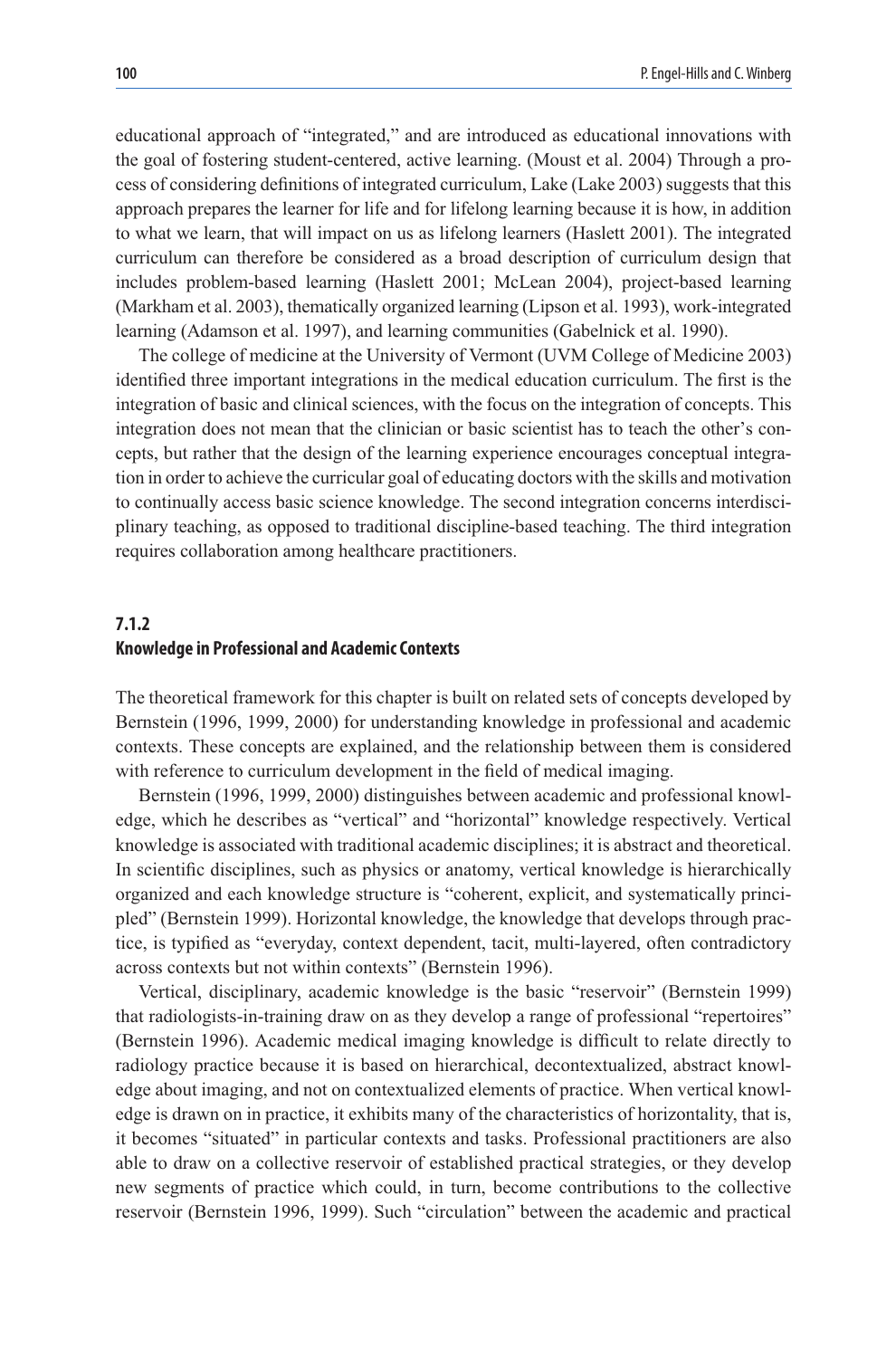domains extends the "reservoir" (the potential for practice of a particular community), and develops the "repertoires" of its individual members.

From the concepts developed thus far, we can construct a model of medical imaging knowledge as both vertical (in its academic form) and horizontal (in professional practice). All knowledge fields comprise elements of verticality and horizontality in different combinations. The interaction of both knowledge types will be necessary in designing a medical imaging curriculum that will both extend the disciplinary base of medical imaging and support its professional development.

Curricular arrangements are a function of the knowledge to be acquired; in professional programs there needs to be a coherent relationship between the knowledge to be acquired and its application. (Bernstein 1999) A metaphor that describes this concept is that of the "T-shaped" curriculum (European Science Foundation 2002) where the down-stroke represents a "reservoir" of disciplinary knowledge and the cross-stroke represents breadth and flexibility of competent professional "repertoires." What is important is that knowledge within a program is "integrated at the level of meaning" (Bernstein 1999).

Theorizing academic and professional knowledge provides insights and understandings that can contribute to effective curriculum design and implementation in medical imaging. The interpretation of the key aspects of integration will differ, as will the specifics of the environment, hence there are many ways in which to achieve a T-shaped curriculum.

# **7.2 Practical Issues**

An education program in the health sciences is best offered through the collaboration of higher education and healthcare institutions, with a conferred qualification that acknowledges the expertise and knowledge needed for practice and leads to a license to practice. Integrative scholarship applied to radiology encourages a comprehensive understanding of clinical and academic components and promotes interpretative thinking and learning for practice in a changing environment. Hence, it is suggested that an appropriate education program is designed through the identification of outcomes as a foundation for a well-planned and delivered integrated curriculum (Harden 2001) provided that the curriculum that is described in terms of "outcomes" includes knowledge-based outcomes and value-based outcomes as well as competencies. This is an effective means to establish a fully functional and integrated team that collaboratively achieves a quality service for the attending patients.

The integrated curriculum with the elements of: (1) a design that combines the learning areas through a thematic organizing principle; (2) a plan to demonstrate the relationship between concepts, principles, and topics;  $(3)$  a structured but flexible schedule;  $(4)$  the use of small-group learning activities; (5) the use of a wide range of information resources; and (6) an emphasis on assignments and integrated assessment (Lake 2003), is able to achieve the development of competence in complex forms of practice. The range of strategies for integration can be applied to the entire curriculum, a single aspect of study within a curriculum or any module or part and can be delivered to small and large student groups (DiPasquale et al. 2003; Bebb and Pittam 2004).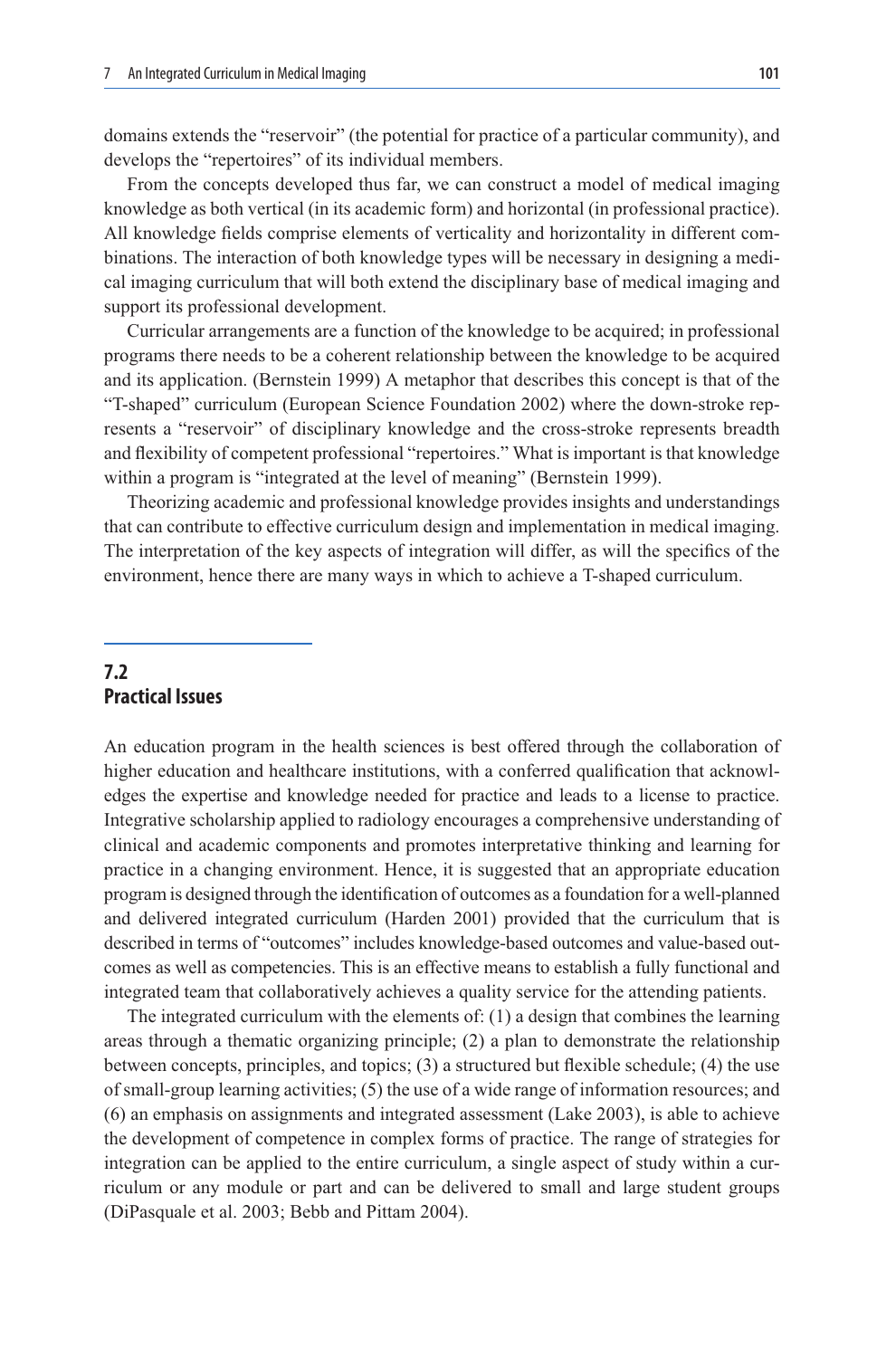#### **7.2.1 Planning an Integrated Curriculum**

In the context of medical education, Harden (2000) describes 11 points of integration on a continuum between the extremes of subject-based teaching and a curriculum that transcends disciplines. Fogarty (1991) describes ten levels on a continuum of integration. These approaches are presented in [Table 7.1.](#page-4-0) The general trend of the continuum is toward more integration, although as Reser (2000) points out, Harden's (2000) continuum may not be entirely hierarchical and integration can exist in all the levels. This would be true for the Fogarty (1991) continuum as well. These continuums are helpful in selecting an integrated curriculum suited to each unique context.

In planning for such an integrated curriculum the first step is for a joint team of educators and practitioners to identify the professional learning outcomes that must be achieved by those registered for the program (Harden 2000). The learning outcomes will focus on performance which can be described as doing with understanding, and will include actions, attitudes, and behaviors. The aim is professional competence and the outcomes must therefore be determined by those who know what the practitioner must be able to do. The outcomes are transparent and known to all involved including the student. There are no surprises in a fair system, and students can prepare themselves well for assessment tasks.

# **7.2.2 Implementing an Integrated Curriculum**

To be successful in achieving the outcomes, the professionals in training will need to engage in learning activities that foster the integration of knowledge, understanding, skills, and clinical competence. The next step is therefore to design and plan a curriculum that prepares the novice professionals toward the achievement of the predetermined outcomes. An integrated curriculum has curriculum activities to enable learning of underpinning knowledge that is both foundational to future learning and core to the discipline. It also has workplace engagement that promotes the integration and transfer of cognitive knowledge, clinical competence, and generic skills (Engel-Hills 2005). Teaching learning and assessment activities must be selected to guide and support students to achieve the outcomes (Biggs 2002). The curriculum must be structured to present the learner with the opportunity to experience the real-world environment where they develop values, attitudes, and behaviors for practice as a member of an integrated healthcare team. The curriculum must further educate for a vision of development in order that practitioners entering the workplace optimally utilize the resources available and offer the best care to all patients. Alignment is essential in order that the curriculum activities and assessment methods build toward learning and involve "doing" so that students demonstrate achievement of the learning outcomes (Biggs 2002). Assessment is criterion-referenced with a focus on measurable outcomes that must be achieved.

[Table 7.2 s](#page-5-0)ummarizes the characteristics of an integrated curriculum and provides motivation for the use of this curriculum design as appropriate for medical imaging programs.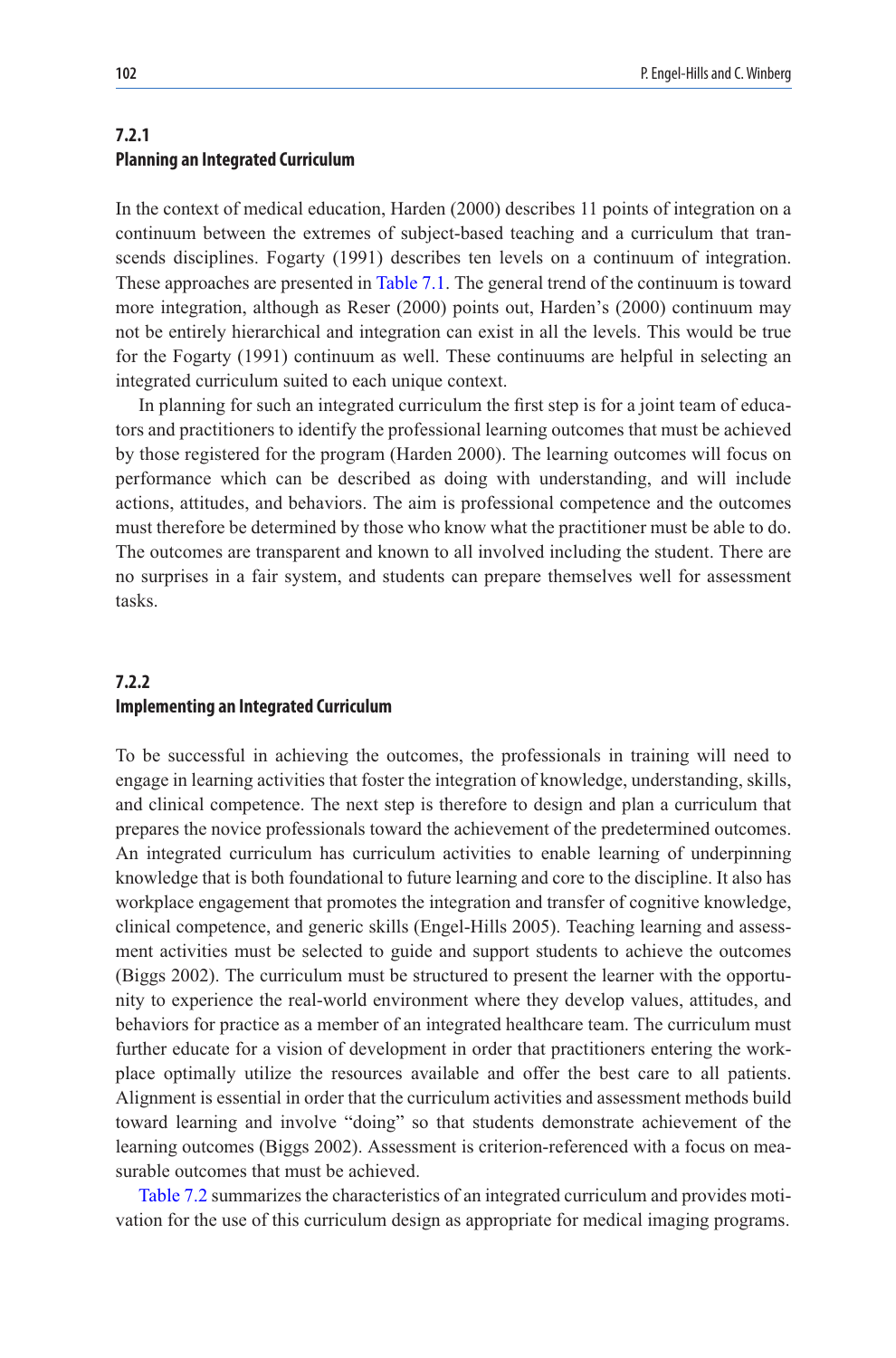| 11 Steps for integration<br>Harden (2000) | Explanation                                                                                                                                                                             | Ten views for integrating<br><b>Fogarty</b> (1991) |
|-------------------------------------------|-----------------------------------------------------------------------------------------------------------------------------------------------------------------------------------------|----------------------------------------------------|
|                                           | Learners filter learning through the<br>expert's lens, personal connections<br>result in external networks of<br>experts in related fields<br>Disciplines are part of learner's lens of | Networked<br>Immersed                              |
|                                           | expertise and the learner becomes<br>immersed in a personal learning<br>experience                                                                                                      |                                                    |
| Trans-disciplinary                        | The field of knowledge is the focus as<br>the curriculum transcends disciplines<br>and the disciplines are part of the<br>real world experience                                         |                                                    |
| Interdisciplinary                         | Themes as the focus with no reference<br>to individual subjects or disciplines                                                                                                          | Integrated                                         |
|                                           | A Metacurricular approach threads<br>thinking, social and study skills as<br>well as technology and multiple<br>intelligences through the various<br>disciplines                        | Threaded                                           |
| Multidisciplinary                         | A theme is used to connect the<br>concepts, topics, and ideas in each<br>subject as the theme or problem is<br>viewed through the lens of the<br>subjects/disciplines                   | Webbed                                             |
| Complementary                             | Theme-based integrated teaching<br>sessions supported by subject-based<br>teaching                                                                                                      |                                                    |
| Correlation                               | Subject-based teaching with regular<br>integrated teaching sessions                                                                                                                     |                                                    |
| Sharing                                   | Joint planning and teaching to produce<br>shared concepts, skills, and attitudes<br>in two or more disciplines                                                                          | Shared                                             |
| Temporal coordination                     | Coordination of topics examined from<br>different perspectives such that<br>similar ideas are taught to coincide<br>within the separate subjects                                        | Sequenced                                          |
|                                           | Multiple skills; social, thinking and<br>content-specific skill within each<br>subject                                                                                                  | Nested                                             |
| Nesting                                   | Content drawn from different subjects<br>to enrich the teaching                                                                                                                         |                                                    |
| Harmonization                             | Consultative planning achieves<br>connections between subjects that<br>are separately taught                                                                                            | Connected                                          |
| Awareness                                 | Subject-based teaching and assessment<br>but with communication between<br>academics                                                                                                    |                                                    |
| Isolation                                 | Subject-based teaching and assessment                                                                                                                                                   | Fragmented                                         |

# <span id="page-4-0"></span>**Table 7.1** A comparative continuum for curriculum integration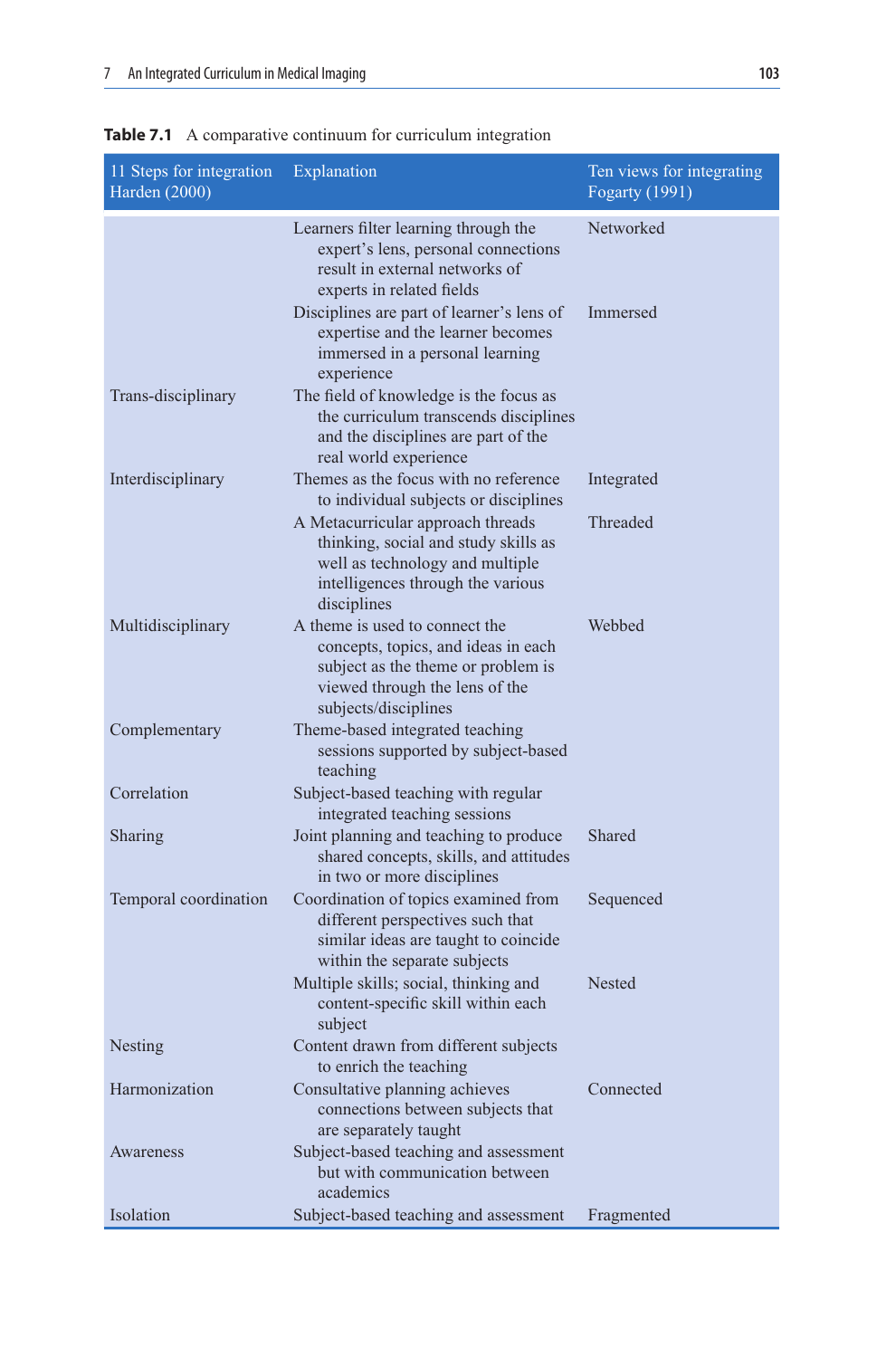| Characteristics                                                                                                                                   | Rationale                                                                                                                                                                                                                                                                                                                                                            | References                                                                                                                   |
|---------------------------------------------------------------------------------------------------------------------------------------------------|----------------------------------------------------------------------------------------------------------------------------------------------------------------------------------------------------------------------------------------------------------------------------------------------------------------------------------------------------------------------|------------------------------------------------------------------------------------------------------------------------------|
| Meta-learning                                                                                                                                     | Learning how to learn, and thus becoming<br>lifelong learners, is the only way in which<br>students and practitioners will be able to<br>adapt to rapidly changing technology                                                                                                                                                                                        | $[29]$ ; $[30]$<br>(Hendry et al. 1999;<br>Malhotra 1996)                                                                    |
| Transparent learning<br>objectives                                                                                                                | These are minimum competencies for<br>practice in medical imaging                                                                                                                                                                                                                                                                                                    | [31] (Harris et al. 2005)                                                                                                    |
| Thematically<br>organized<br>learning (content,<br>scope, sequence)                                                                               | The learning objectives are integrated into<br>themes (e.g., "The Chest") which are<br>meaningful for both academic study and<br>clinical practice, and where the scope,<br>level, and sequencing is appropriate to the<br>level of the learner                                                                                                                      | $[17]$ ; $[32]$ ; $[33]$<br>(Bebb & Pittam 2004;<br>Graham & Wealthall<br>1999; Pirrie et al.<br>1999)                       |
| Knowledge<br>generating                                                                                                                           | Practitioners as lifelong learners that can<br>adapt to changing contexts and develop<br>the profession will be an outcome of a<br>knowledge-generating curriculum                                                                                                                                                                                                   | [34] (Freeman et al.<br>2000)                                                                                                |
| Problem- and<br>project-based<br>learning                                                                                                         | Beyond thematic integration, students who<br>work on a real-world problem<br>(e.g., preventing the spread of TB)<br>develop not only skills, but "insights"                                                                                                                                                                                                          | $[35]$ ; [36]; [37]; [38]<br>(Rothenberg 2002;<br>Everingham &<br>Harris 2000; Stark<br>1998; Klein &<br><b>Newell 1996)</b> |
| Work-integrated<br>learning                                                                                                                       | A variety of curricular practices, such as<br>work-based projects, in-service training,<br>and sandwich courses, facilitate the<br>transition from academic classroom to<br>professional working environment                                                                                                                                                         | [39]; [9]<br>(Engel-Hills et al. 2005;<br>Adamson et al.<br>1997)                                                            |
| Contextual learning                                                                                                                               | In order to build competent and caring<br>professionals, there is need for contextu-<br>ally based learning, including learning in<br>"high tech" environments and in commu-<br>nity-based contexts, such as through<br>service learning                                                                                                                             | $[40]$ ; $[41]$ ; $[9]$<br>(Winberg 2006; Waghid<br>2002; Adamson<br>et al. 1997)                                            |
| Team learning                                                                                                                                     | Group-based learning simulates real-world<br>contexts in which there is inter- and<br>intra-professional collaboration                                                                                                                                                                                                                                               | $[42]$ ; $[43]$ ; $[44]$<br>(Wrightson & Cross<br>2004; Lavin et al.<br>2001; Bines 1992)                                    |
| Sustainable<br>assessment                                                                                                                         | Assessment practices should not only be<br>aligned with integrated teaching and<br>learning practices, but must support learning<br>beyond the higher education setting                                                                                                                                                                                              | [45]<br>(Boud & Solomon<br>2000)                                                                                             |
| Learning support<br>information<br>literacy language<br>support<br>infrastructural<br>support<br>administrative<br>support flexible<br>scheduling | Integrated curricula have many features of<br>resource-based learning programs, thus<br>students need to develop information<br>literacy. In multilingual settings, support<br>is needed for technical communication.<br>Infrastructural and administrative support<br>is needed for new practices, and teaching<br>loads and learning timetables need<br>revisiting | [46]; [47]; [25]<br>(Winberg et al. 2005;<br>Wyrley-Birch 2004;<br>Schön 1983/1991)                                          |

<span id="page-5-0"></span>**Table 7.2** Characteristics and rationale for an "integrated learning curriculum"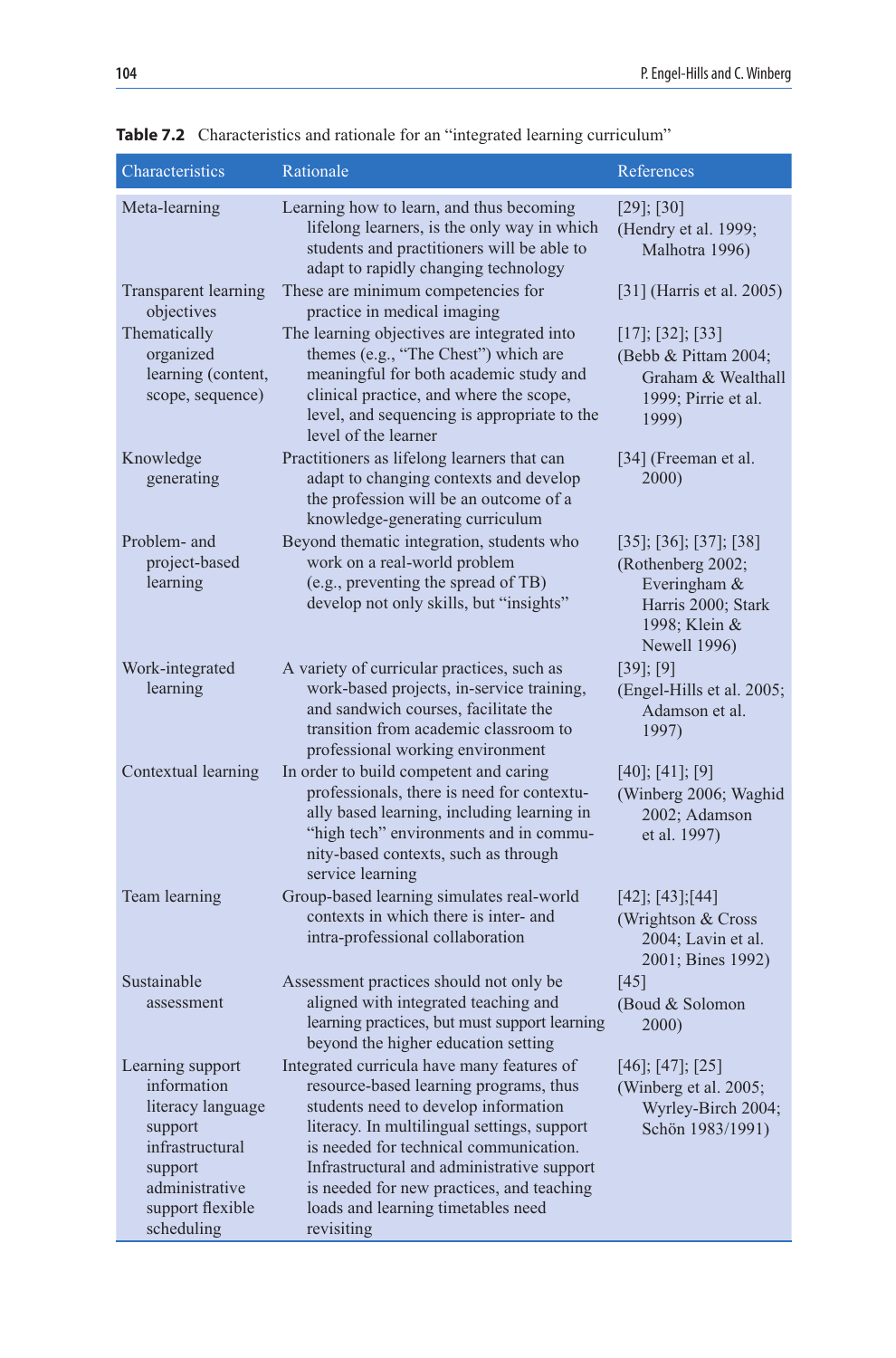# **7.3 Take Home Message**

The traditional curriculum is not likely to prepare students adequately for the demands of the modern medical imaging environment. An integrated approach that encourages selfdirected, deep learning (Klein 1997) and knowledge building, develops critical thinking (Perkins 1991), the ability to find information, creative problem-solving (Caine and Caine 1991), reflective practice (Schön 1983/1991, 1986), team work, and life-long learning (Payne and Nixon 2001) responds to the challenges of higher education for health science practitioners of today.

It is suggested that the key to effective learning toward competent practice is the inclusion of a participatory learning environment in a carefully planned integrated curriculum. It is the active engagement in learning activities that enables and encourages students to achieve the predetermined learning outcomes (Biggs 2002) identified to meet the needs of the environment and to respond to development and change. On a continuum of learner participation there should be few offerings where the learners are passively receiving information and many activities that are designed to promote active learning (Figs. 7.1 and 7.2).



**Fig. 7.2** Participatory learning increases in an integrated curriculum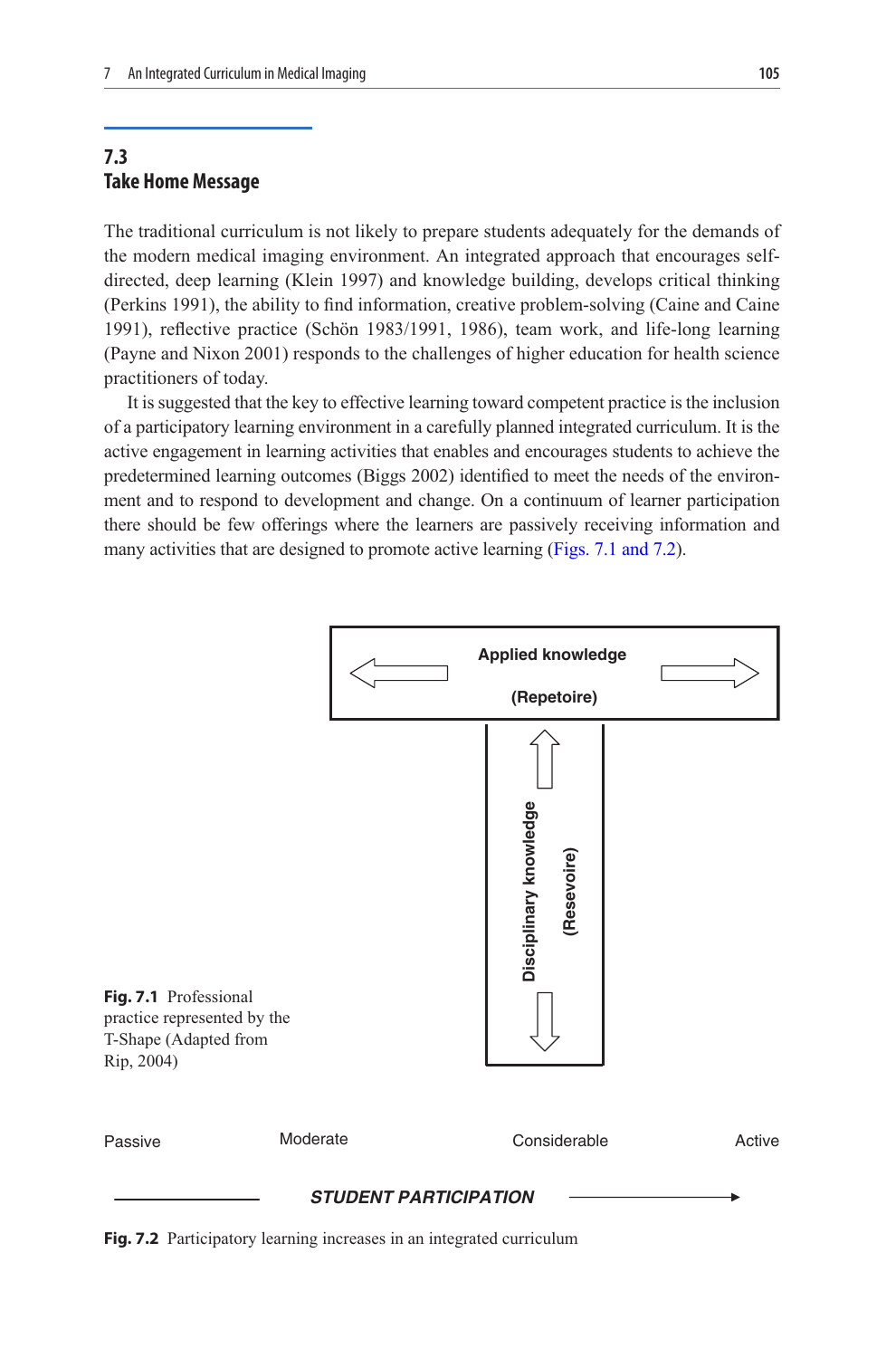In a well-designed integrated curriculum, cognitive knowledge is integrated with forms of practice, application, projects, and problem solving; this does not involve the loss of disciplinary knowledge, or the creation of an "empty curriculum" (Barnett and Coate 2005). An integrated curriculum that is built on an understanding of both disciplinary and professional knowledge can prepare students beyond the present context for the workplace of the future.

#### **References**

- Adamson BJ, Harris LM, Hunt AE (1997) Health science graduates: Preparation for the workplace. J Allied Health 26:187–199
- Barnett R, Coate K (2005) Engaging the curriculum in higher education. Society for Research into Higher Education/Open University Press, Berkshire, UK
- Bebb H, Pittam G (2004) Inquiry-based learning as a 'whole-curriculum approach': the experiences of first-year nursing students. Learn Health Soc Care 3:141–153
- Bernstein B (1996) Pedagogy, symbolic control and identity: theory, research, critique. Taylor and Francis, London, UK
- Bernstein B (1999) Vertical and horizontal discourse: an essay. Br J Sociol Educ 20:157–173
- Bernstein B (2000) Pedagogy, symbolic control and identity (revised edition). Rowman and Littlefield, Lanham, MD, USA
- Biggs J (2002) Aligning the Curriculum to Promote Good Learning. LTSN Generic Centre: [www.](www.ltsn.ac.uk/genericcentre) [ltsn.ac.uk/genericcentre](www.ltsn.ac.uk/genericcentre) Accessed 1 October 2008
- Bines H (1992) Interprofessionalism. In: Bines H, Watson D (Eds). Developing Professional Education. Buckingham: Society for Research into Higher Education, Open University Press.
- Boud D, Solomon N (2000) Work as the Curriculum: Pedagogical and Identity Implications. In Conference Proceedings: Working Knowledge: Productive Learning at Work. University of Technology, Sydney.
- Caine R, Caine G (1991) Making Connections: Teaching and the Human Brain. Association for Supervision and Curriculum Development, Alexandria, VA, USA
- DiPasquale DM, Mason CL, Kolkhorst FW (2003) Exercise in Inquiry: Critical thinking in an inquiry-based exercise physiology laboratory course. J Coll Sci Teach 32:388
- Engel-Hills P (2005) Radiographers at the heart of technology in Africa: a curricular response to contextual change. J Eng Des Technol Special Issue:67–74
- Engel-Hills P, Garraway J, Nduna J, Philotheou G, Winberg C (2005) Reflections on life as a student from the position of employment. South African J Higher Educ 19:292–305
- European Science Foundation (2002) Agents for change. Bringing industry and academia together to develop career opportunities for young researchers, Policy Briefing 17 [Report of a meeting sponsored by ESF with Science Magazine Next Wave and the Karolinska institute, Stockholm, Sweden, 24–25 March 2002]
- Everingham F, Harris L (2000) Undergraduate Curriculum Reform Inquiry Based Learning. (The Ways Forward - Paper 5). Lidcombe, NSW: Faculty of Health Sciences, University of Sydney. [http://www.fhs.usyd.edu.au/ugcr/eways\\_5.html A](http://www.fhs.usyd.edu.au/ugcr/eways_5.html)ccessed 3 October 2005
- Fogarty R (1991) The Mindful School: How to Integrate the Curricula. Skylight Publishing, Inc., Palatine, IL, USA
- Freeman M, Miller C, Ross N (2000) The impact of individual philosophies of teamwork on multiprofessional practice and the implications of education. J Interprof Care 14:237–247
- Gabelnick F, MacGregor J, Matthews R, Smith BL (1990) Learning Communities: Building Connections among Disciplines, Students and Faculty. New Directions in Teaching and Learning, 41. Jossey Bass, San Francisco, CA, USA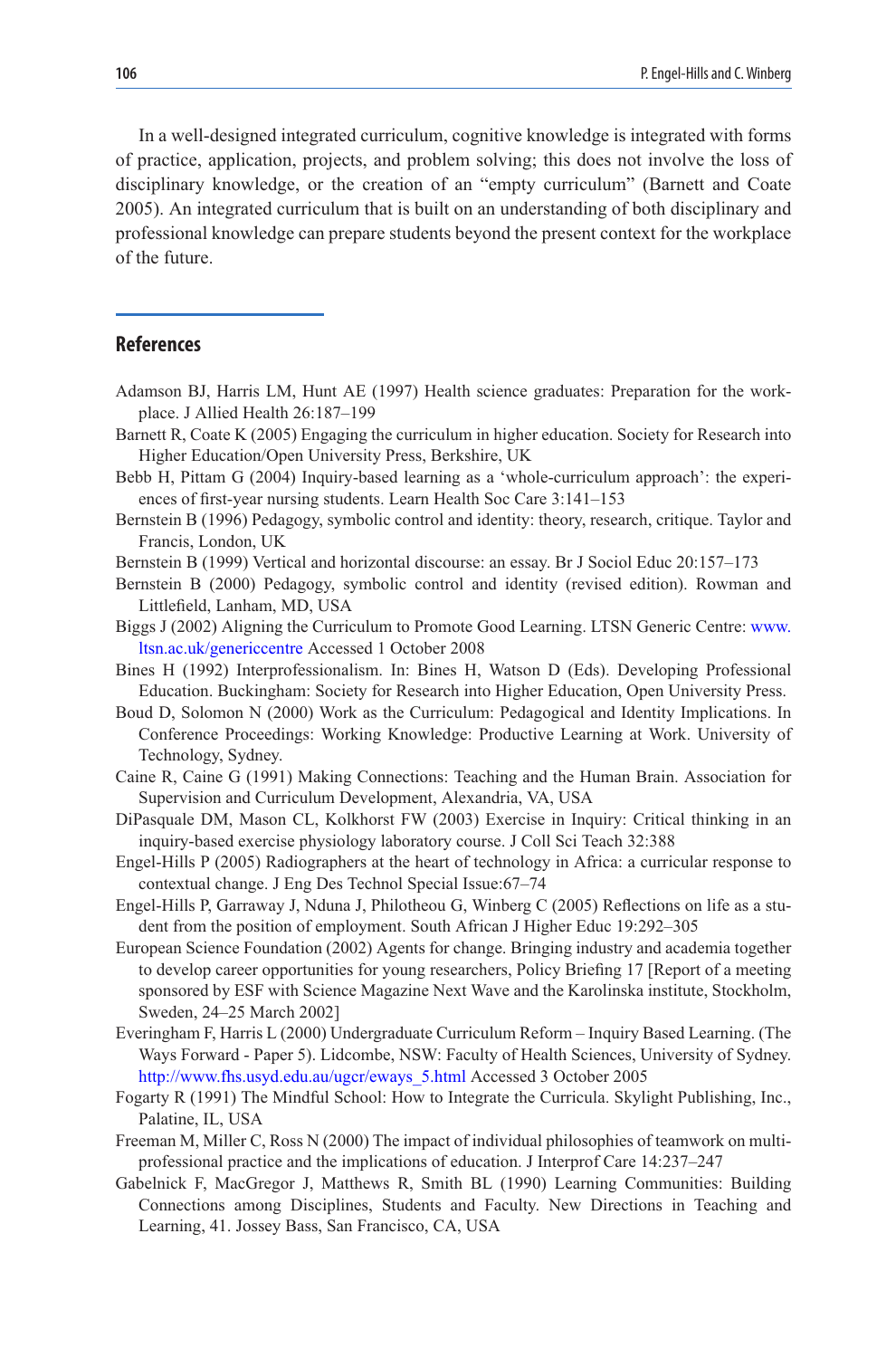- Graham J, Wealthall S (1999) Interdisciplinary education for the health professions: taking the risk for community gain. Focus Health Prof Educ: Multidisc J 1:49–68
- Harden RM (2000) The integration ladder: a tool for curriculum planning and evaluation. Med Educ 34:551–557
- Harden RM (2001) Planning a curriculum. In: Dent JA, Harden RM (eds) A Practical Guide for Medical Teachers. Churchill Livingstone, Edingurgh, Scotland
- Harris LM, Heard R, Everingham F (2005) Health science curriculum reform: Outcome evaluation. HERDSA 2005. Reviewed paper: 167–174. [http://conference.herdsa.org.au/2005/pdf/](http://conference.herdsa.org.au/2005/pdf/refereed/paper_384.pdf) [refereed/paper\\_384.pdf](http://conference.herdsa.org.au/2005/pdf/refereed/paper_384.pdf) Accessed 2 November 2005
- Haslett L (2001) 1969: McMaster University introduces problem-based learning in medical education. In: Schugurensky D (ed) History of Education: Selected Moments of the  $20<sup>th</sup>$  Century. <http://fcis.oise.utoronto.ca/daniel schugurensky/assignment1/1969mcmaster.html>Accessed 13 May 2004
- Hendry GD, Frommer M, Walker RA (1999) Constructivism and problem based learning. J Furth High Educ 23:359–371.
- Klein JT (1997) Interdisciplinarity: History, Theory and Practice. University Press of Virginia, Charlottesville, VA, USA
- Klein JT, Newell WH (1996) Advancing interdisciplinary studies. In: Gaff,J, Ratcliff, J L, Associates (Eds.). Handbook of the Undergraduate Curriculum. A Comprehensive Guide to Purposes, Structures, Practices and Change. Jossey-Bass, San Francisco
- Lake K (2003) School Improvement Research Series Integrated Curriculum. [http://www.nwrel.](http://www.nwrel.org/scpd/sirs/8/c016.html) [org/scpd/sirs/8/c016.html](http://www.nwrel.org/scpd/sirs/8/c016.html) Accessed 7 April 2003
- Lavin M, Ruebling I, Banks R, Block L. Counte M, Furman G, Miller P, Reese C, Viehmann V, Holt J (2001) Interdisciplinary health professional education: A historical review. Adv Health Sci Educ 6:25–47
- Lipson M, Valencia S, Wixaon K, Peters C (1993) Integration and Thematic Teaching: Integration to improve teaching and learning. Language Arts, 70:252–264
- Malhotra Y (1996) Organizational Learning and Learning Organizations: An Overview. [http://](http://www.brint.com/papers/orglrng.htm) [www.brint.com/papers/orglrng.htm](http://www.brint.com/papers/orglrng.htm) Accessed 14 May 2004.
- Markham T, Mergendoller J, Larmer J, Ravitz J (2003) Project Based Learning Handbook: A guide to standards-focussed Project-Based Learning for middle and high school teachers. Buck Institute for Education, California, USA
- McLean M (2004) Sustaining problem-based learning reform: advice in hindsight! Med Teach 26:726–728
- Moust JHC, Van Berkel HJM, Schmidt HG (2004) Signs of erosion: Reflections on three decades of problem-based learning at Maastricht University. High Educ 00:1–19
- Payne K, Nixon S (2001) External influences on curriculum design in radiography degrees. Radiography 7:249–254
- Perkins D (1991) Educating for Insight. Educ Leadersh 49:4–8
- Pirrie A, Hamilton S, Wilson V (1999) Multidisciplinary education: Some Issues and concerns. Educ Res 41:301–314
- Reser P (2000) Teaching Social Science in an Integrated Medical Curriculum. [http://www.tedi.](http://www.tedi.uq.edu.au/conferences/teach conferences00/papers/reser.html) [uq.edu.au/conferences/teach conferences00/papers/reser.html](http://www.tedi.uq.edu.au/conferences/teach conferences00/papers/reser.html) Accessed 23 March 2005
- Rip A (2004) Strategic research, post-modern Universities and Research Training. Higher Education Policy. 17:153–166
- Rothenberg A (2002) Academic achievement and creative thinking capacity in South African medical students: An empirical study. South African Med J 92:362–363
- Schön DA (1983/1991) The reflective practitioner: how professionals think in action. Ashgate, Aldershot, UK
- Schön DA (1986) Educating the reflective practitioner: toward a new design for teaching and learning in the professions. Jossey-Bass, San Francisco, CA, USA
- Stark J (1998) Classifying professional preparation programs. J Higher Educ 69:353–383